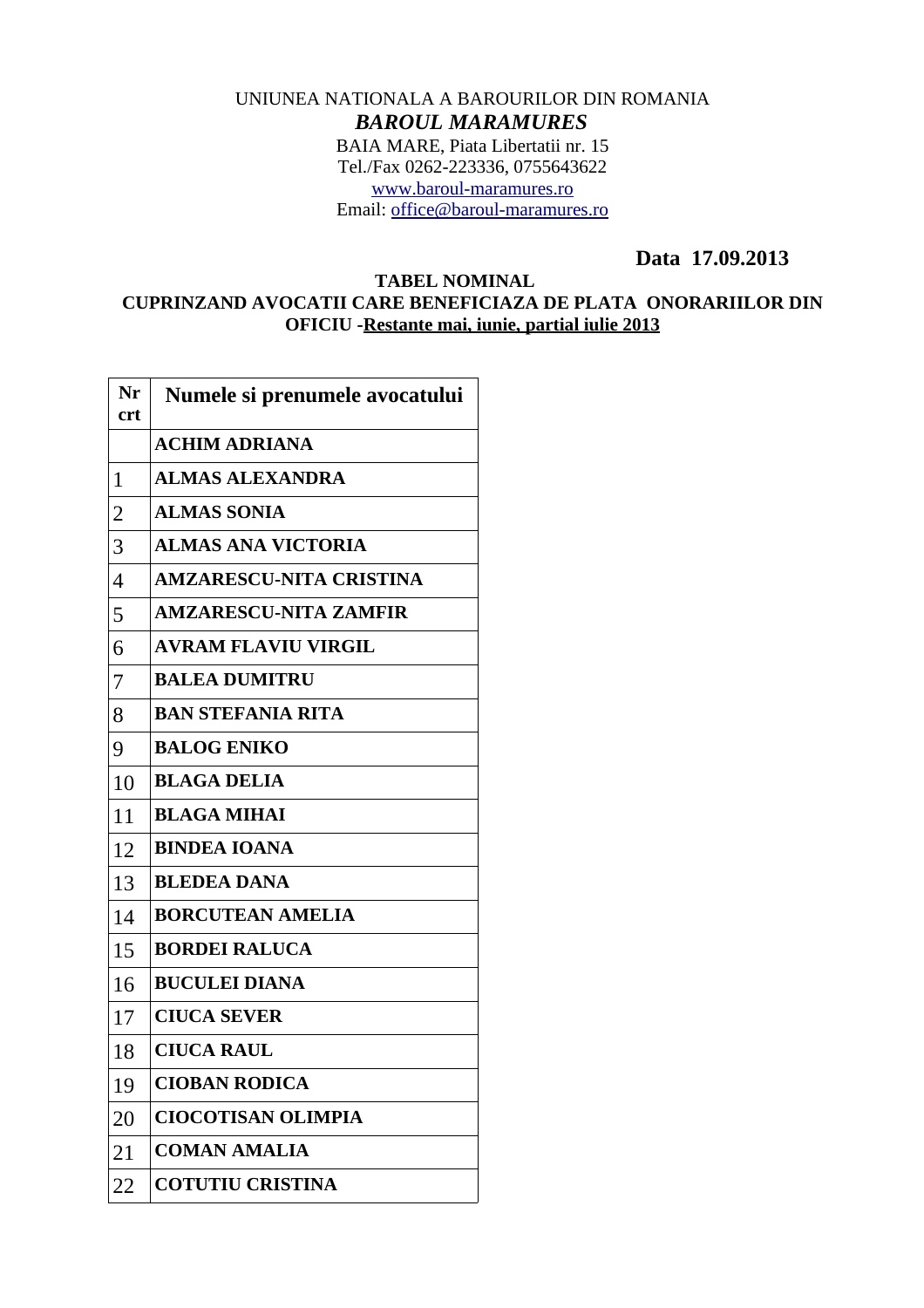| 23 | <b>DAN SORINA</b>               |
|----|---------------------------------|
| 24 | <b>DOMSA ANGELICA</b>           |
| 25 | <b>DENES MARIA ANASTASIA</b>    |
| 26 | <b>DRAGOMIR IULIANA</b>         |
| 27 | <b>ENE-SOLOMCIUC DIANA</b>      |
| 28 | <b>FARCAS MADALINA</b>          |
| 29 | <b>FARCAS CLAUDIA</b>           |
| 30 | <b>GIURGIU ADRIAN</b>           |
| 31 | <b>GIURGIU LIANA</b>            |
| 32 | <b>GRAD OVIDIU</b>              |
| 33 | <b>GORON ANAMARIA</b>           |
| 34 | <b>HOTEA NELICA</b>             |
| 35 | <b>HORGOS RAZVAN</b>            |
| 36 | <b>IACOB DIANA</b>              |
| 37 | <b>IACOB NATALIA</b>            |
| 38 | <b>ILUTI ALINA</b>              |
| 39 | <b>IUSCO VIORICA</b>            |
| 40 | <b>INDRE LIVIU</b>              |
| 41 | <b>INDRE TIMEA</b>              |
| 42 | <b>LEONTE CORNELIA</b>          |
| 43 | <b>LIBOTEAN IONELA</b>          |
| 44 | <b>LUPSE MARINELA</b>           |
| 45 | <b>MARIS ALEXANDRA</b>          |
| 46 | <b>MAROZSAN RALUCA</b>          |
| 47 | <b>MESAROS TOMOIAGA ANDREEA</b> |
| 48 | <b>MIC SINZIANA LUIZA</b>       |
| 49 | <b>MIHALI ANISOARA</b>          |
| 50 | <b>MIHALCA DELIA</b>            |
| 51 | <b>MOLDOVAN RODICA</b>          |
| 52 | <b>MOTOC ANDRADA</b>            |
| 53 | <b>MUNTEANU LAURA IOANA</b>     |
| 54 | <b>NEGULESCU SIMINA</b>         |
| 55 | <b>NASUI RODICA</b>             |